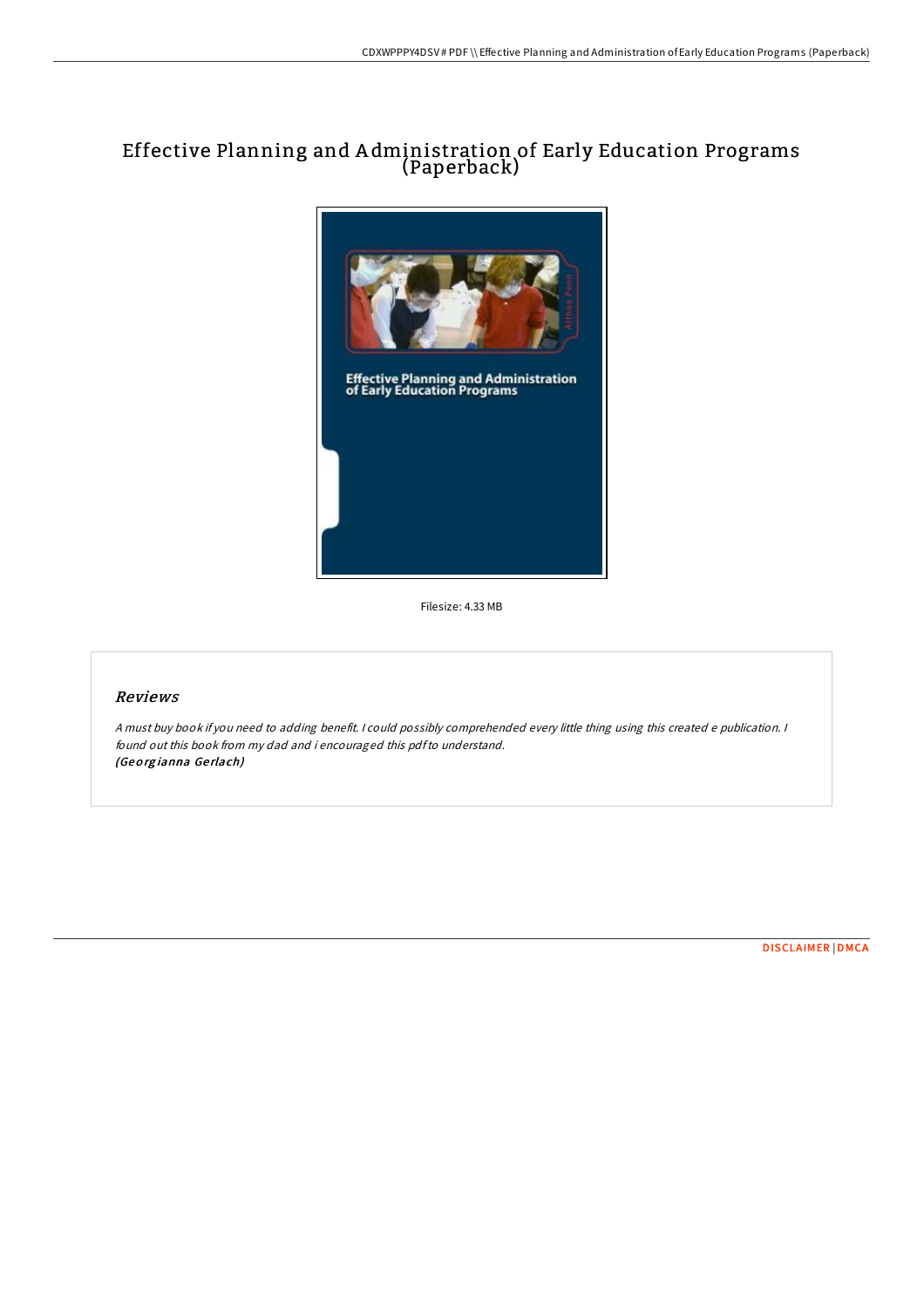## EFFECTIVE PLANNING AND ADMINISTRATION OF EARLY EDUCATION PROGRAMS (PAPERBACK)



To read Effective Planning and Administration of Early Education Programs (Paperback) PDF, make sure you click the button below and save the file or have access to additional information which might be in conjuction with EFFECTIVE PLANNING AND ADMINISTRATION OF EARLY EDUCATION PROGRAMS (PAPERBACK) book.

Createspace Independent Publishing Platform, 2014. Paperback. Condition: New. Language: English . Brand New Book \*\*\*\*\* Print on Demand \*\*\*\*\*.Effective Planning and Administration of Early Education Programs is a training manual that provides the information necessary for early childhood education professionals to implement a high quality educational program for young children (birth through age twelve). As professional development, the course is approved for program administrators and early childhood educators pursuant to the University of Georgia s training approval contract with Bright from the Start: Georgia Department of Early Care and Learning and Georgia Department of Education s Office of Professional Learning. This course fulfills the forty hour training requirement for program administrators and teachers of early care and education and school-age care programs. It also meets the competency goals and indicators set forth in Rules and Regulations for Day Care Centers 290-2-2-09. (2014) Participants demonstrate an application of effective school leadership behaviors and practices that support proficiency in all of the Georgia Department of Education s School Keys of Excellence. Course assessments utilize the Georgia Leader Keys Performance Appraisal System leading to individual professional growth goals. The manual accompanies the online or classroom face-to-face training. Any owner, board member, administrative staff member (e.g. Principal, Director, Afterschool coordinator, Extended Care Supervisor, summer enrichment Program Coordinator, Bookkeeper, Administrative Director, Athletic Program Director, and so forth), or program supervisor that makes decisions needs to complete the course. Upon completion participants receive a Georgia program administration credential. The primary course objective is to equip participants with child care program planning and administration knowledge and skills (e.g. licensing, legal issues, child development, developmentally appropriate practices, marketing, budget, maintenance, staff development, parental/community relations, ethics, professionalism, diversity) in order to improve the quality of educational programs for young children. Programs which use the model provided will be structured...

 $\mathbb{R}$ Read Effective [Planning](http://almighty24.tech/effective-planning-and-administration-of-early-e.html) and Administration of Early Education Programs (Paperback) Online h Download PDF Effective [Planning](http://almighty24.tech/effective-planning-and-administration-of-early-e.html) and Administration of Early Education Programs (Paperback)